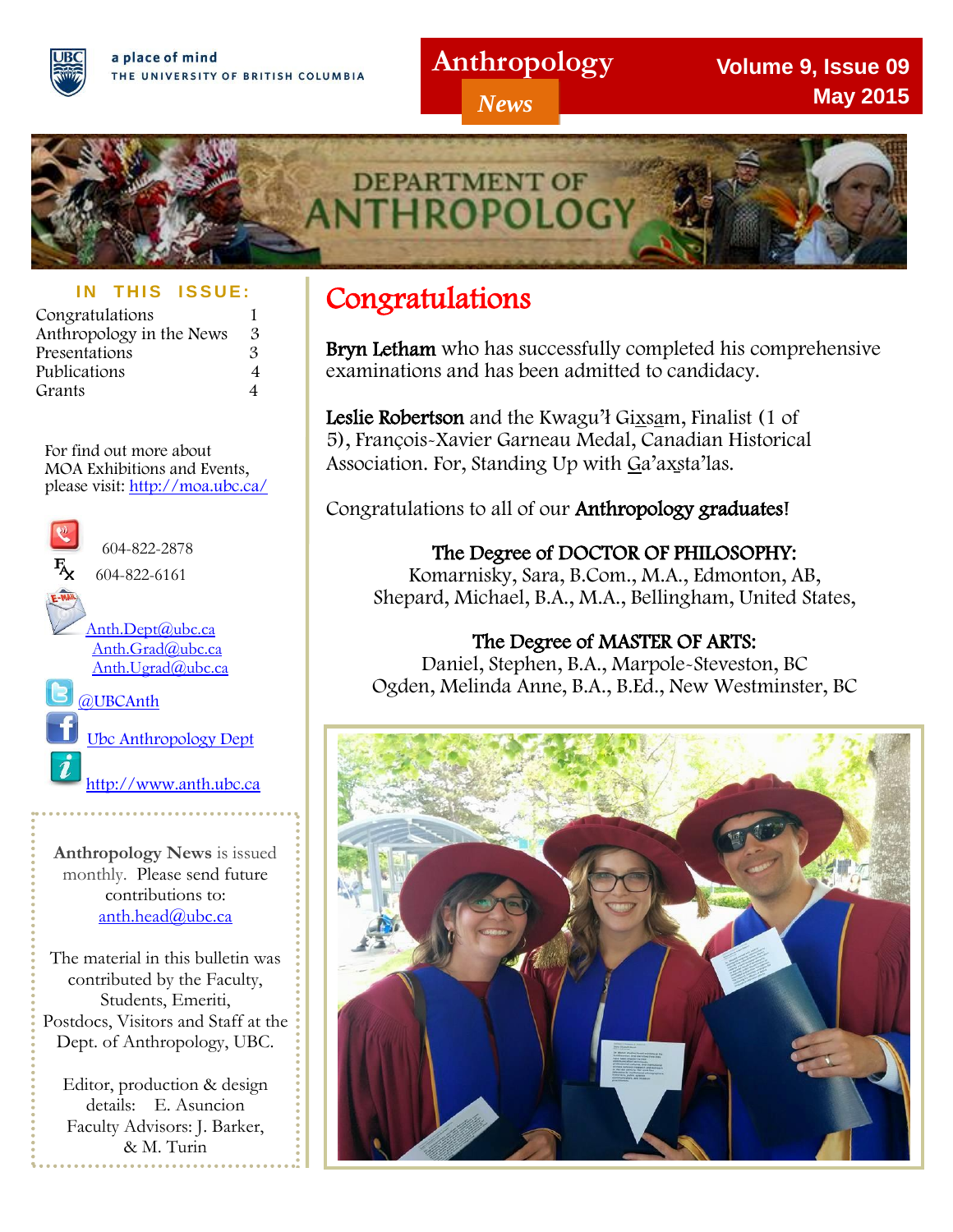## The Degree of BACHELOR OF ARTS (Anthropology)

### **HONOURS IN ANTHROPOLOGY**

Adams, Mariko Ewald, Jacqueline, Waterloo, ON McClarty, Chenise, Charlie Lake, BC Tougas, Jessie, Vancouver, BC

### **MAJOR IN ANTHROPOLOGY**

Bushnell-Boates, Charlotte, Vancouver, BC Cohn, Eliza, Seattle, United States Dodds, Evelyn Filippopoulos, Georgia, Pickering, ON Huynh, Johnny, Vancouver, BC Jahraus, Carla, Victoria, BC Lublow, Emily, Vancouver, BC McCartney, Kelsey Montgomery, Jenica, Calgary, AB Newton, Reid O'Neal, Melony Parry, Candace Pelech, Keefer, Richmond, BC Pollock, Jaime, Victoria, BC Qu, Qian Ross, Megan Sham, Vanessa, Richmond, BC Shoker, Harkeerit, Richmond, BC Smith, Jeremy, Richmond, BC Swinton, Marisa Switzer, Samuel, Nakusp, BC Tang, Brianna, Richmond, BC Vandepol, Ashley Von Hockauf, Rachel Whyte, Joshua George, Calgary, AB Zuliniak, Rachel

Congratulations to Krista Zawadski and Ezra Greene for having a new born baby girl! Her name is Mitiarjuk Janis Greene, born May 26th, 8lbs and 12oz, 21 inches long. Matiarjuk is happy and healthy.

### **MAJOR IN ANTHROPOLOGY MAJOR IN MODERN EUROPEAN STUDIES**

Koga, Claire, Richmond, BC

**MAJOR IN ANTHROPOLOGY MINOR ARCHAEOLOGY & HISTORY OF GREECE, ROME & NEAR EAST** 

Malda, Lindsey, Tacoma, United States

### **MAJOR IN ANTHROPOLOGY MINOR MYTH & LITERATURE, GREECE, ROME & NEAR EAST**

Lai, Vicky, Richmond, BC

### **MAJOR IN ANTHROPOLOGY MINOR IN ANTHROPOLOGICAL ARCHAEOLOGY**

Wilson, Sarah, Anchorage, United States

## **MAJOR IN ANTHROPOLOGY MINOR IN ART HISTORY**

Brown, Eliza, Vancouver, BC

### **MAJOR IN CLASSICAL STUDIES MAJOR IN ANTHROPOLOGY**

Campbell, Kara, Surrey, BC

### **MAJOR IN CLASSICAL, NEAR EASTERN & RELIGOUS STUDIES EMPHASIS EGYPTOLOGY MINOR IN ANTHROPOLOGY**

Bradshaw, Janeen Calinda, Ucluelet, BC

#### **MAJOR IN ANTHROPOLOGY MINOR IN ASIAN AREA STUDIES**

Rendleman, Eleanore, Carbondale, **United States** Zollars, John, Carlsbad, United States

#### **MAJOR IN ANTHROPOLOGY MINOR IN ASIAN LANGUAGE AND CULTURE**

Chow, Anita, Honolulu, United States

**MAJOR IN ANTHROPOLOGY MINOR IN BIOLOGY** 

Aleong, Nicole, Brampton, ON

### **MAJOR IN ANTHROPOLOGY MINOR IN CLASSICAL, NEAR EASTERN & RELIGOUS STUDIES**

Ray, Christine Theresa, Burnaby, BC, **Flying Post First Nation** 

#### **MAJOR IN ANTHROPOLOGY MINOR IN HISTORY**

Hails, Emily, Coldstream, BC

### **MAJOR IN ANTHROPOLOGY MINOR IN PHILOSOPHY**

Marx, Alan, Venezuela Shier, Rowen, Vancouver, BC

### **MAJOR IN ANTHROPOLOGY MINOR IN PSYCHOLOGY**

Bianco, Giuliana, Smithers, BC Lorenzo, Kristine, Vancouver, BC Simpson, Stephanie

### **MAJOR IN ANTHROPOLOGY MINOR IN SCANDINAVIAN STUDIES**

Patychuk, Brett, Calgary, AB

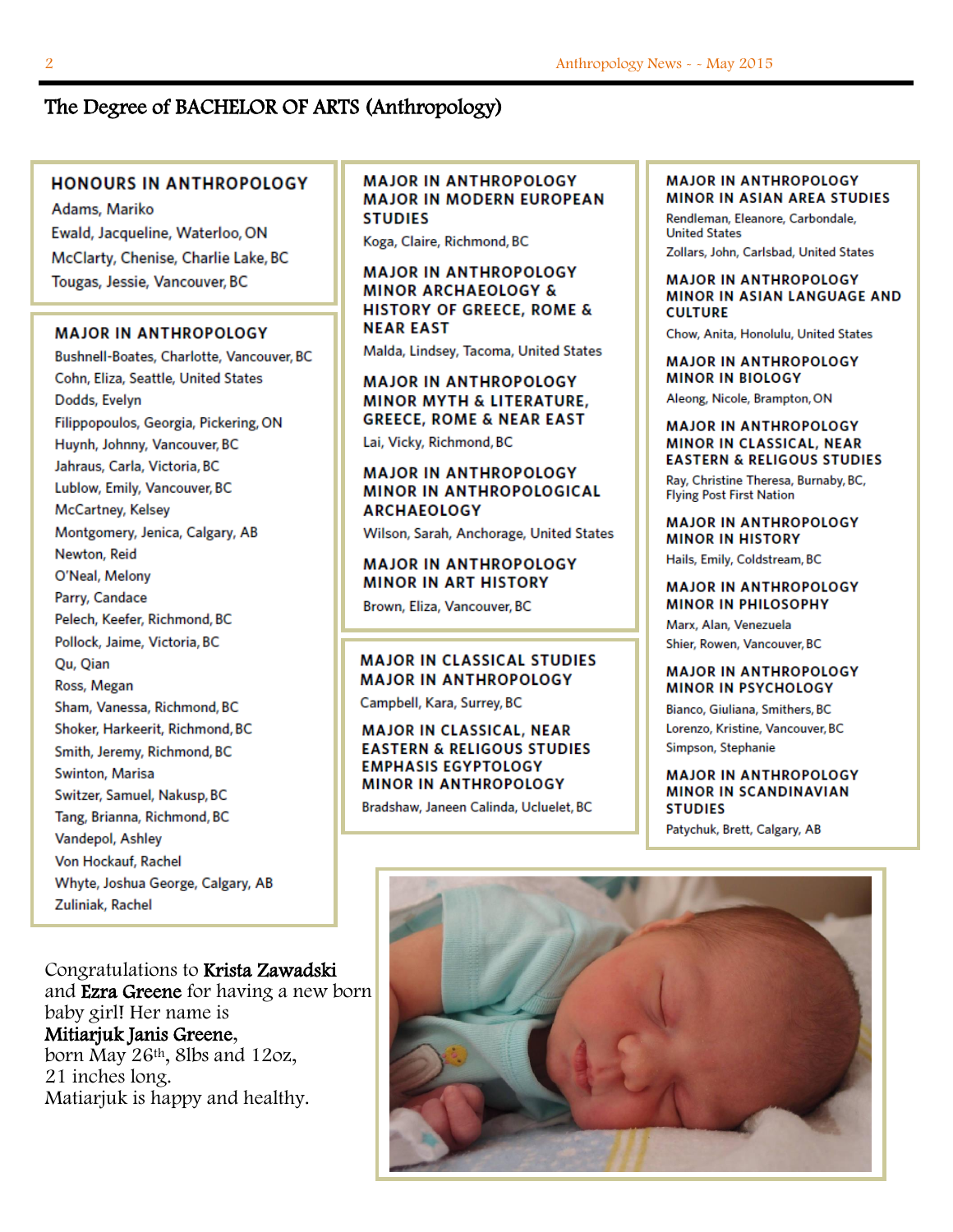## Anthropology in the News

Professor Bruce Miller provided key testimony in a case before the BC Supreme Court concerning how discrimination is determined under the BC Human Rights Code. In her Reasons for Judgment, of May 10, 2015, in the case of Vancouver Area Drug Users v. British Columbia Human Rights Tribunal, an appeal of an earlier decision, Madame Justice Sharma ruled that the Downtown "Ambassadors" program, which operated in the Downtown Eastside, differentially discriminated against homeless Aboriginal people. She rejected the judgment in the Human Rights Tribunal that there was "insufficient evidence to prove a prima facie case of discrimination because there was no evidence of a nexus between any adverse impact on homeless people and the race, colour, ancestry, mental or physical condition of anyone." Instead, she relied on Miller's testimony showing this nexus through stereotyping by the "Ambassadors" in the absence of statistical evidence, testimony by Aboriginal people, or the intention to discriminate. Miller, in his expert report and direct testimony, analyzed the instructions given the Ambassadors and their reports of interactions with homeless people. Justice Sharma wrote, paragraph 104, "The bottom line of Dr. Miller's evidence is that the behaviours on which the Program focussed are behaviours that co-exist with members of the Class." She referred the Tribunal back to the approach to determining discrimination taken by Miller in Radek v Henderson, an earlier Human Rights Tribunal decision.

Ξ

Mark Turin was interviewed about the humanitarian response and rebuilding following Nepal's earthquakes in April and May on CBC Radio (Cross Country Checkup, On the Coast and All Points West), and for the Chilean broadsheet La Segunda and the Dutch daily Trouw.

## Presentations

## Alexia Bloch

2015 Sovremennost', mobilnost', i blizkie otnoshenii ("Modernity, Mobility, Intimacy"). Paper presented in the seminar series "Folklore and Postfolklore" at the Center for Typological and Semiotic Folklore Studies, Russian State University for the Humanities, Moscow. May 18.

## Vinay Kamat

2015 The micropolitics of marine conservation and natural gas extraction in southeastern Tanzania. Paper presented at the Society for Applied Anthropology Meetings, Pittsburgh, March 27.

### Lauren Harding

2015 "Balancing Balancing Mental Illness, Ethnographic Research and a Backpack: Hiking and Healing with Tourists on the West Coast Trail" Paper presented at the Annual Meeting of the Canadian Anthropological Society, Quebec, May 14.

### Bruce Granville Miller

2015 Invited Talk: Indigenous Peoples of Canada in the Contemporary World. Colloquium 6, Tourism in Traditional and Indigenous Communities. State University of the Amazonas, Brazil. May 8.

### Bruce Granville Miller

2015 Invited Speaker: Canadian Indians at the US-Canada Borderlands. Studies in Interethnic Relations Symposium (Lageri), Department of Anthropology, University of Brazilia. April 24.